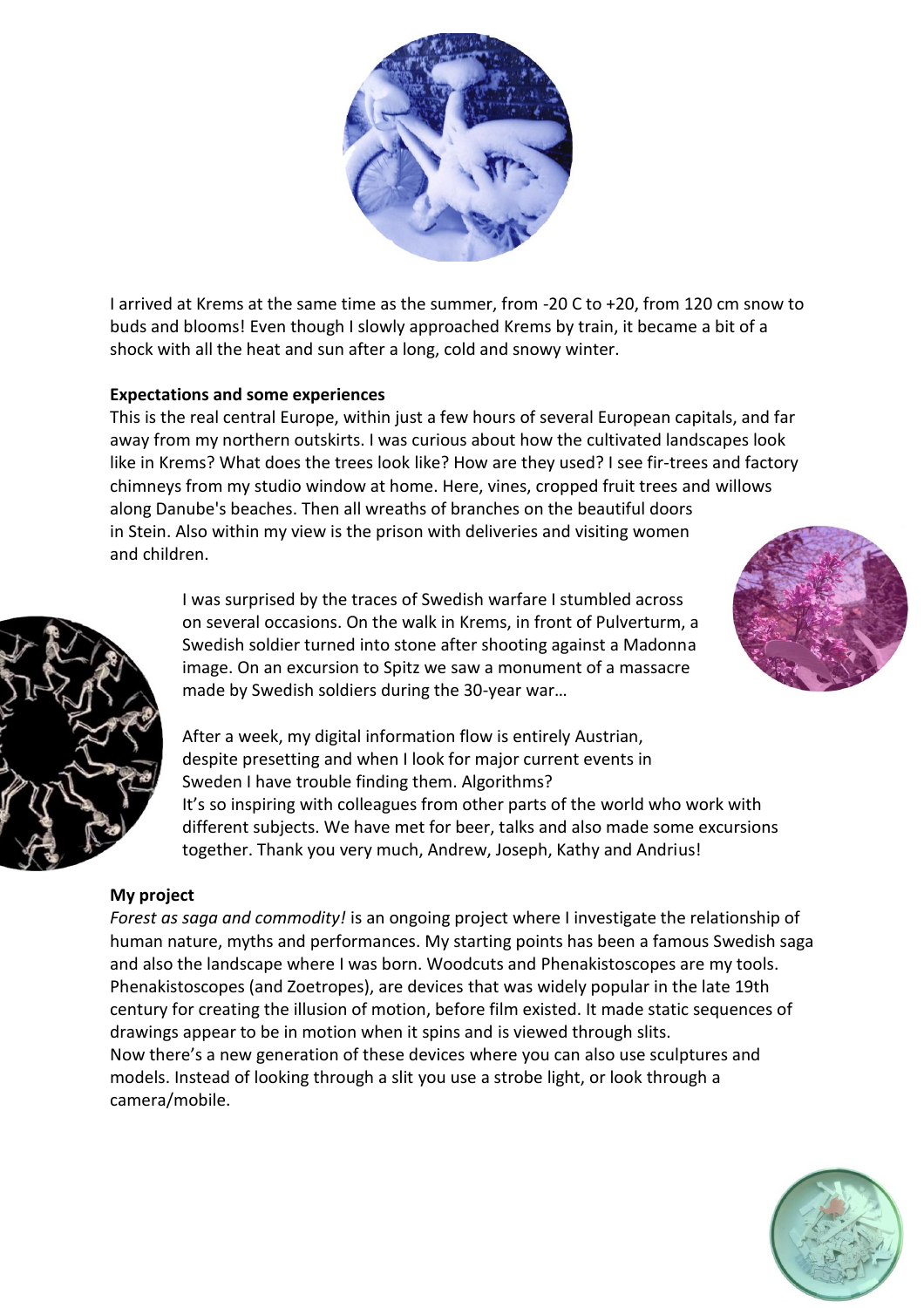

I want to try these techniques to create ways for the audience to experience moving images, that are engaging both emotionally and physically. I also want to explore the possibilities of using it as a sketchbook for my project and try to work with ideas and materials directly on the turntable.

In my suitcase I packed a gramophone, some lights and a simple program that controls how fast LEDs flashes. In my studio in Krems, I have built a small "cave" to keep it a little darker. It's not very easy with the gazing sun.



I've collected material on walks and excursions around Krems. Objects such as tourist brochures, maps and packaging. But also more conceptually with thoughts about the landscape and the things I encountered. I have tested how different materials work and how different intervals affect the expression. The RPM (round per minute), the number of images and how often it flashes affects how it is perceived. The objects can change tempo and direction but also relation to each other. Very magical! I have showed results at Atelier Kunstmeile Krems.



## **Visits**

Took long walks in Krems with surroundings, I really appreciate the beauty of the old city, and also a boat trip on the Danube to Spitz.

We got generous invitations and guided tours in *Gallerie Stadtpark, Kunsthalle Krems*, *Susanne Wenger Foundation* and *Klangraum Krems*.

Visited some galleries and museums in Vienna. Met artists Jenny Lundgren and Christoph Luger in their studios in Vienna. Of course I visited Venus from Willendorf on *Natural History Museum*! Looking forward to the *Danube Festival* that I plan to experience for a day before I leave. I also will meet representatives of the *Tricky Women* animation festival in Vienna.